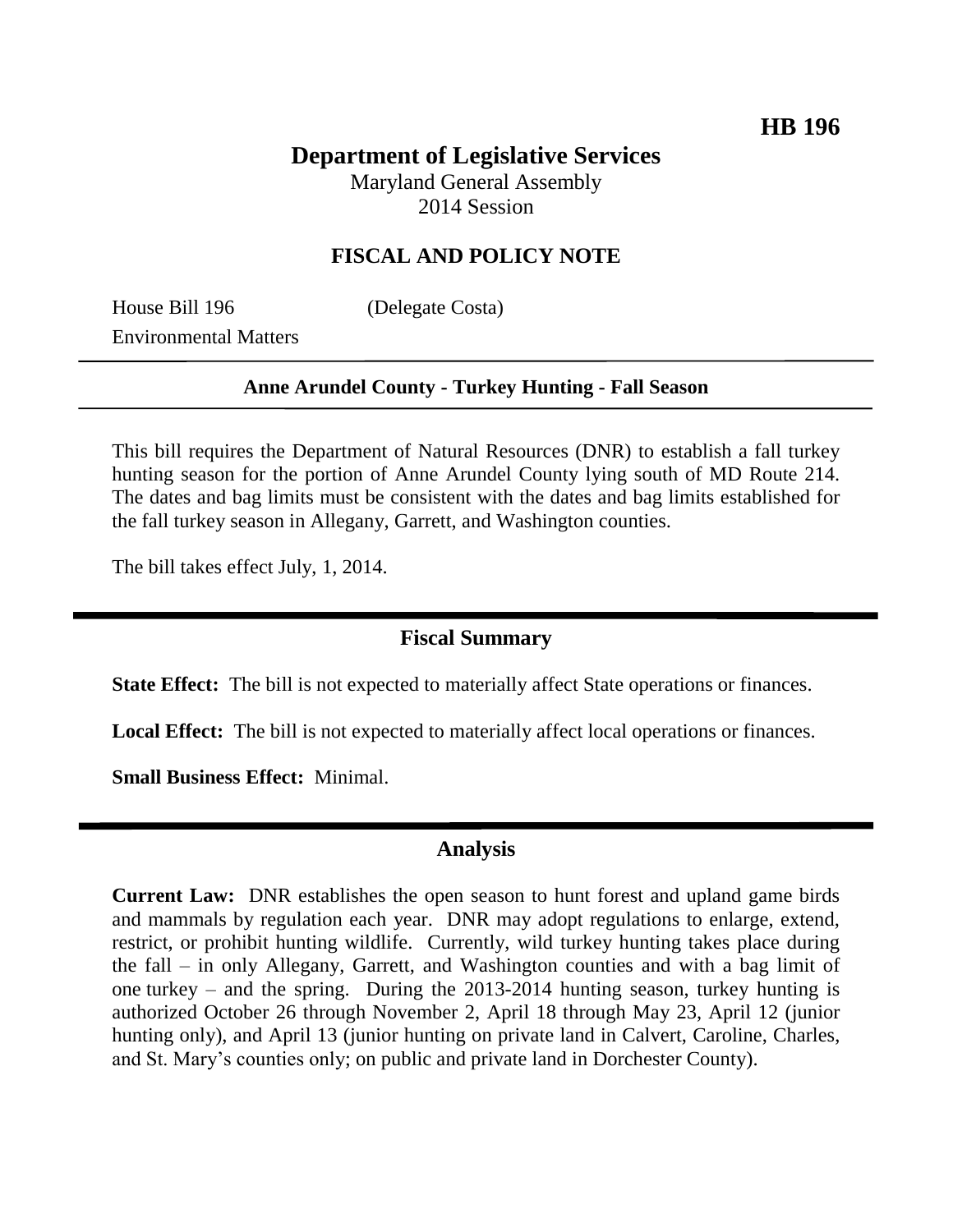With specified exceptions, hunting game birds or mammals on Sundays is generally prohibited. Among the exceptions, in Allegany and Garrett counties, a person may hunt turkey on the last Sunday in April and the first Sunday in May, except if it is Easter Sunday. Also, turkey hunting is authorized on private property in Calvert, Caroline, Charles, Dorchester, and St. Mary's counties on Sundays during the spring turkey hunting season. In Dorchester County an individual may hunt turkeys on Sundays on public land during the spring turkey hunting season; however, this authorization is limited to public lands designated for hunting by DNR.

**Background:** Maryland's spring turkey hunting season is generally a five-week period running from mid-April through May. During the spring hunting season, only male wild turkeys may be taken by hunters.

DNR's annual hunter mail survey estimates that the number of turkey hunters in Maryland has generally declined over the last 10 years. Spring turkey hunting participation peaked in the mid-1990s when the season was opened statewide and has gradually declined since then. The most recent hunter mail survey estimates that about 9,500 spring turkey hunters hunted 43,700 days during the 2012-2013 hunting season. Approximately 25% of spring hunters are typically successful in taking at least one turkey.

DNR reports that it's Wildlife and Heritage Service is currently working on a regulatory concept that would open a winter turkey season statewide in January 2015. The season would run for one week and share the current fall bag limit of one, either sex turkey. The current concept would prohibit the use of rifles statewide. DNR advises that the concept will be presented to selected members of the public and the outdoor media in January 2014 and that it plans to hold several public meetings and an interactive Internet forum in March 2014.

# **Additional Information**

#### **Prior Introductions:** None.

**Cross File:** SB 192 (Senator Reilly) - Education, Health, and Environmental Affairs.

**Information Source(s):** Department of Natural Resources, Department of Legislative **Services**